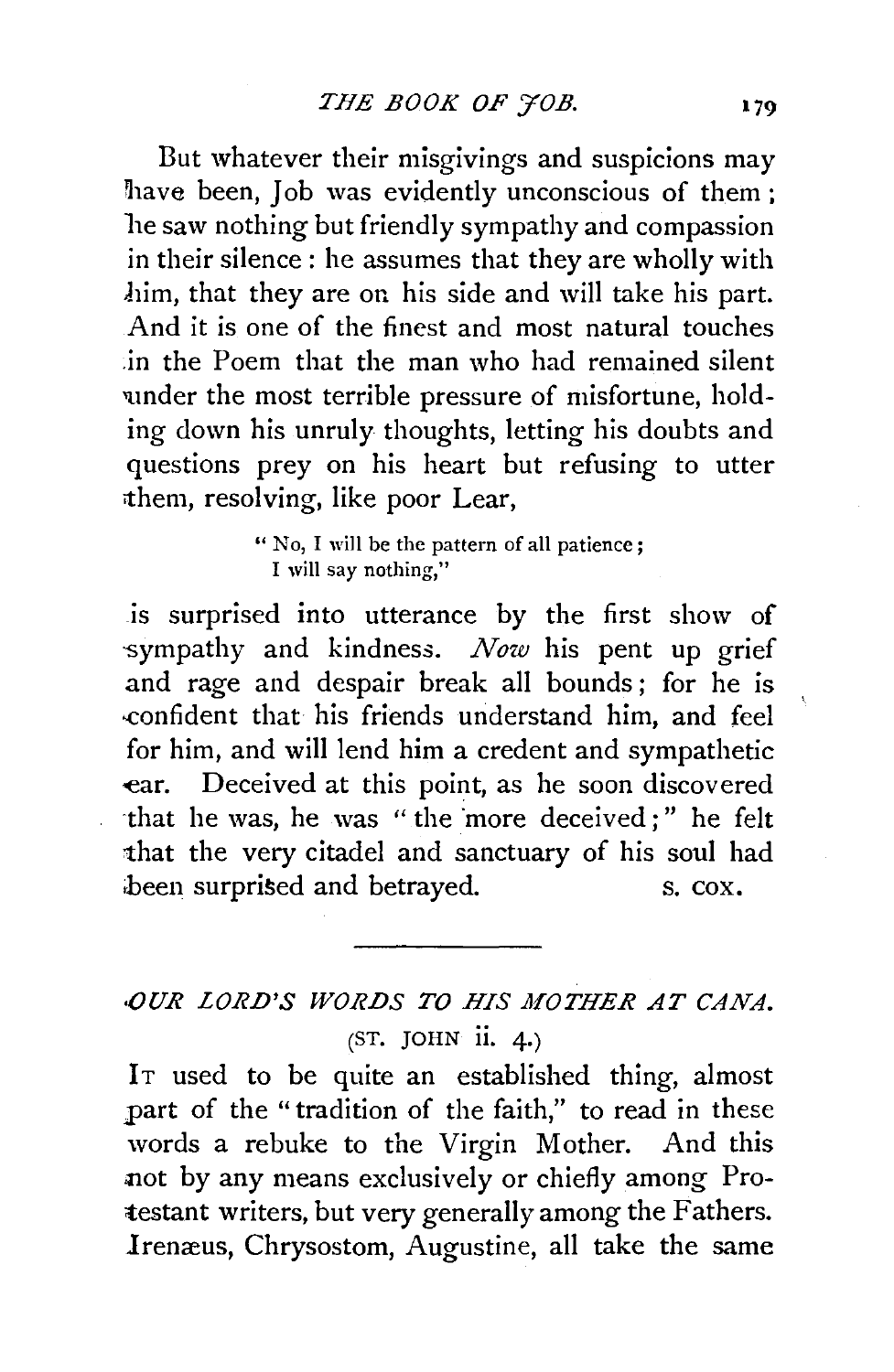view of our Lord's meaning; and the general consent of the ancient expositors may be summed up in the words of the first: "Dominus *repellens intempestivant* ejus festinationem dixit, quio mihi et tibi, mulier."

It may still seem to some an invidious thing, perhaps a rash, to pretend to run counter to such a. consensus of authority, ancient and modern ; yet a sense of truth impels me to make the attempt. And if it can be shewn that the circumstances required and the words involved no such rebuke, while theyare at least patient of a meaning far more in keeping with the character and position of Christ, I trust. that no prepossession or theological prejudice will bind us down to the traditional view.

Let us take the circumstances first: and herein I make bold to ask any candid reader to tell me what fault he can possibly find with the behaviour of our Lord's mother? Was she never to speak to her-Son at all? Was she never to tell Him about anything ? Was she alone excepted from the general liberty given to men to bring their troubles, theirdifficulties, their annoyances even, unto  $\text{Him}$ ? Or, was it wrong of her that she felt for the embarrassment of her hosts-worthy people, too, as they must have been? Who does not see what an unhappy plight they were in ? Who, that has invited guests and found the provision running short, but can sympathize with their distress? It is very likely that the fact of Jesus and his little band being there may have brought some unexpected addition to· the numbers at the feast; some may have come,. rather on his account than on the bridegroom's, whom a kindly hospitality could not turn away. If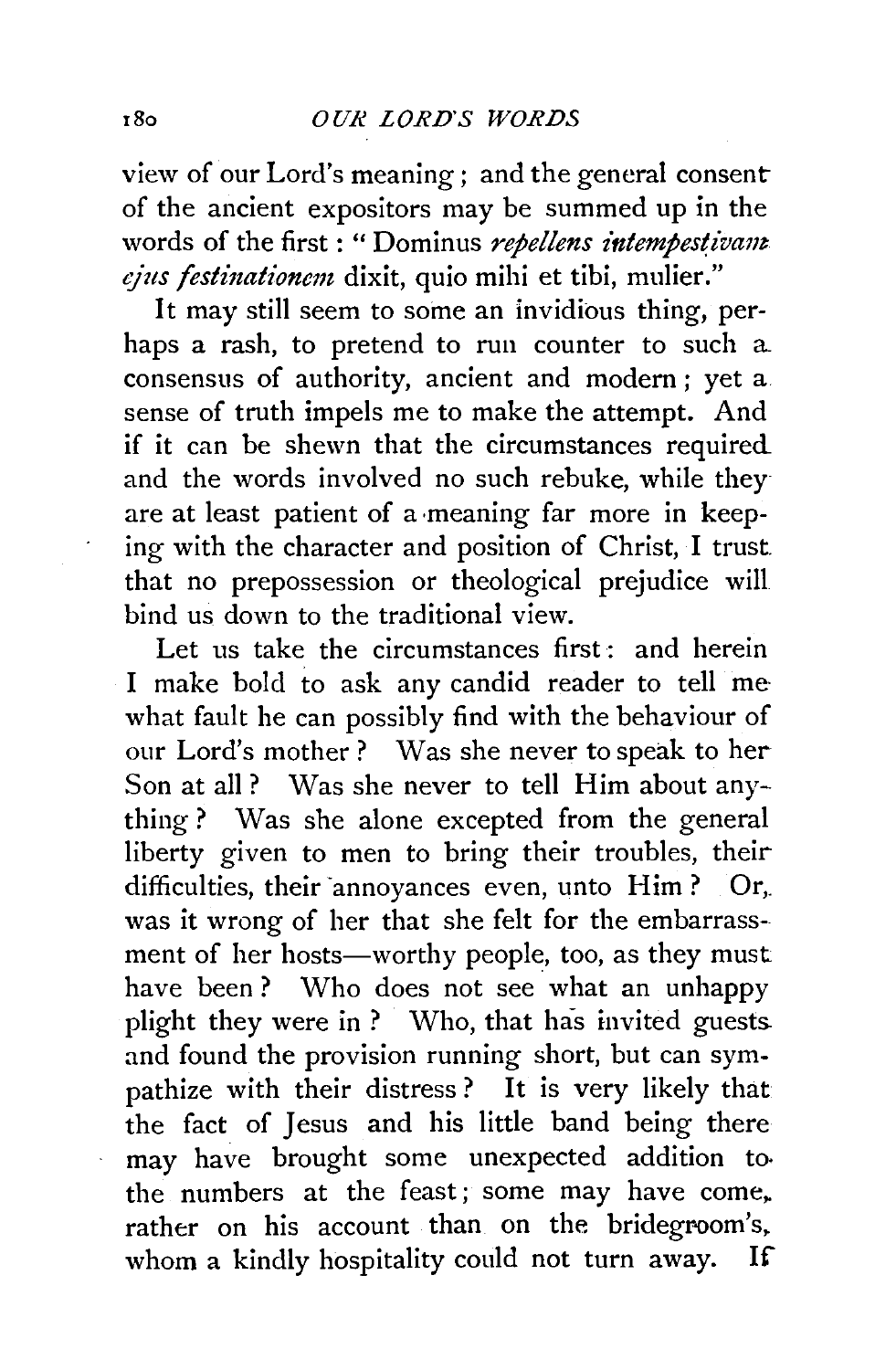:so, it may account for the wine running short (where no intemperance can be suspected), and explain the personal interest taken in the matter by our Lord's mother. Whether, however, this was so, or not.— $\cdot$ and it must remain a mere conjecture,—it cannot seriously be argued that she had no business to tell .her Son of the trouble her hosts and his were in. There is no instance in the Gospel of his discouraging such a thing; there is the whole analogy of his life and character against it: when did He ever .stand upon his dignity, as though He might not be troubled with even the less pressing wants of his fellow-men ?

It is, however, assumed that his mother wished to dictate to Him what He should do. But where is anything of the sort written ? where hinted at? \Vhat could be simpler than her words, '' They have no wine"? What could be more proper, more submiss, more thoughtful than her injunction to the servants, "Whatsoever he saith unto you, ·do it" ? It did not compromise Him ; it did not ;pledge Him to anything; it only cleared the way for anything He might choose to do. But it is supposed that she *intended* to dictate to Him. This is that "reading between the lines" which critics practise with so much gratification to themselves and so much injustice to others, imputing bad meanings to innocent words, according to the real or supposed views of the writer. \Vhat right has any one to imagine that our Lord's mother meant to dictate to Him what He should do when she merely mentioned a want? Why should they mete out to her a measure which they would keenly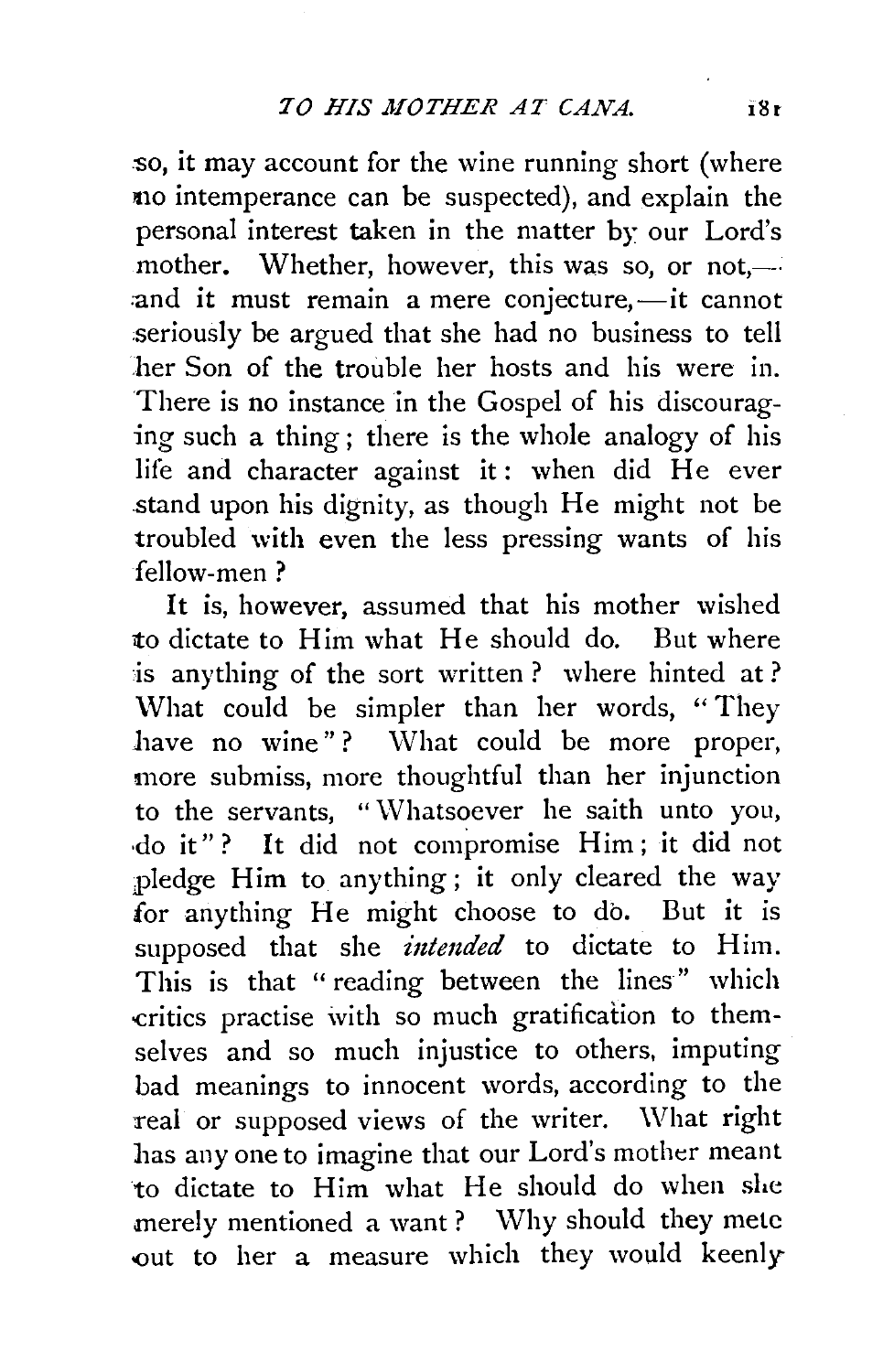resent being applied to themselves? Was it not perfectly natural after all ? Joseph was now, as we conclude, dead-perhaps, long dead-and she had. been habitually dependent on the care, the forethought, the gentle consideration, the ready sympathy of her Son *;* how should she not go straight to. Him with this little trouble? Surely, when we so-"read between the lines," we forget the thirty years. spent together at Nazareth, almost alone, and the perfect confidence in all matters of daily life-insuch matters,  $e \, \mathcal{L}$ , as food and wine-which must. have grown up between mother and Son. It is. quite unnecessary to suppose that she even thought. of his working a miracle on this occasion. He had not wrought miracles for her and for the supply of her needs; why should she expect Him to do sonow for the sake of others; but no doubt his careful loving forethought had habitually taken off her hands. and off her mind every care and anxiety of which He could relieve her ; and it was the natural result. of this, that, when this little trouble about the wine arose, she should tell Him of it as a matter of course, and expect that *somehow* his wisdom and kindness would find a way out of it. To suggest that this was the secret of her behaviour on this. occasion is only to suggest that He had been to her all that a perfect Son would naturally be.<sup>1</sup>

*'* I think I may dismiss with scorn the idea, entertained perhaps by some, that our Lord intentionally administered a public snub (to use a vulgar but expressive word) to his mother, in order to furnish Protestant controversialists with a suitable theme. This belongs to the histrionic treatment of the Gospel story, as if our Lord were an actor always speaking from behind a mask, with an eye to future controversies.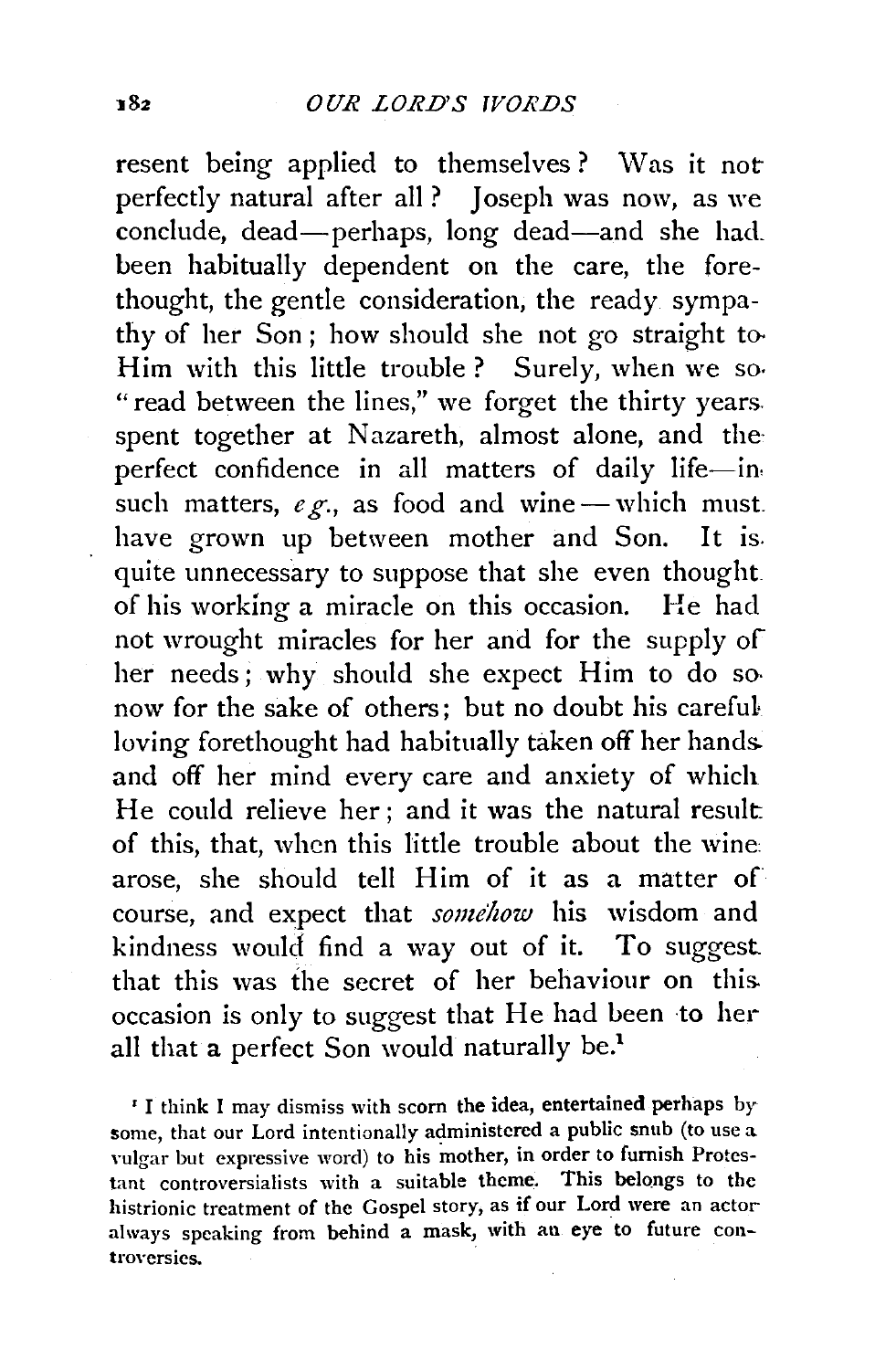We have, however, the fact to account for, that Mary has always been blamed, not only by those who have, so to speak, held a brief against her, and have rejoiced to be able to find her in the wrong: but also by those who have revered her as one exceptionally near and dear to God. I think that the mistake,-for mistake I must consider it-has arisen in this way : we cannot help seeing that our Lord spoke with some warmth of feeling; we fail to catch sight of the real emotion which underlay his words; hence we conclude that He must have been moved by something of resentment or indignation, and have sought for the cause of such a feeling in his mother's words. I believe that, in fact, a very different emotion possessed his mind.

It will be allowed, I suppose, that his words themselves in the Original *need* not have conveyed any rebuke? They seem harsh in the English Version ; they would be even rude if used now; but they are much softer in the Greek, and probably were softer still, because more familiar in idiom, in the Aramaic. The expression translated "What have I to do with thee ?" was probably a familiar one, because the same idiom was used by Pilate's wife in her private message to her husband ; and the expression itself was used by the devil speaking through the demoniac (Mark i. 24). In neither case is any reproach implied ; in the latter it was immediately followed by the acknowledgment that He was the Holy One of God. Evidently, I think, it was an exclamation, in common use, of sorrowful or angry deprecation, as the case might be : it indicated a certain aversion, but not necessarily to the person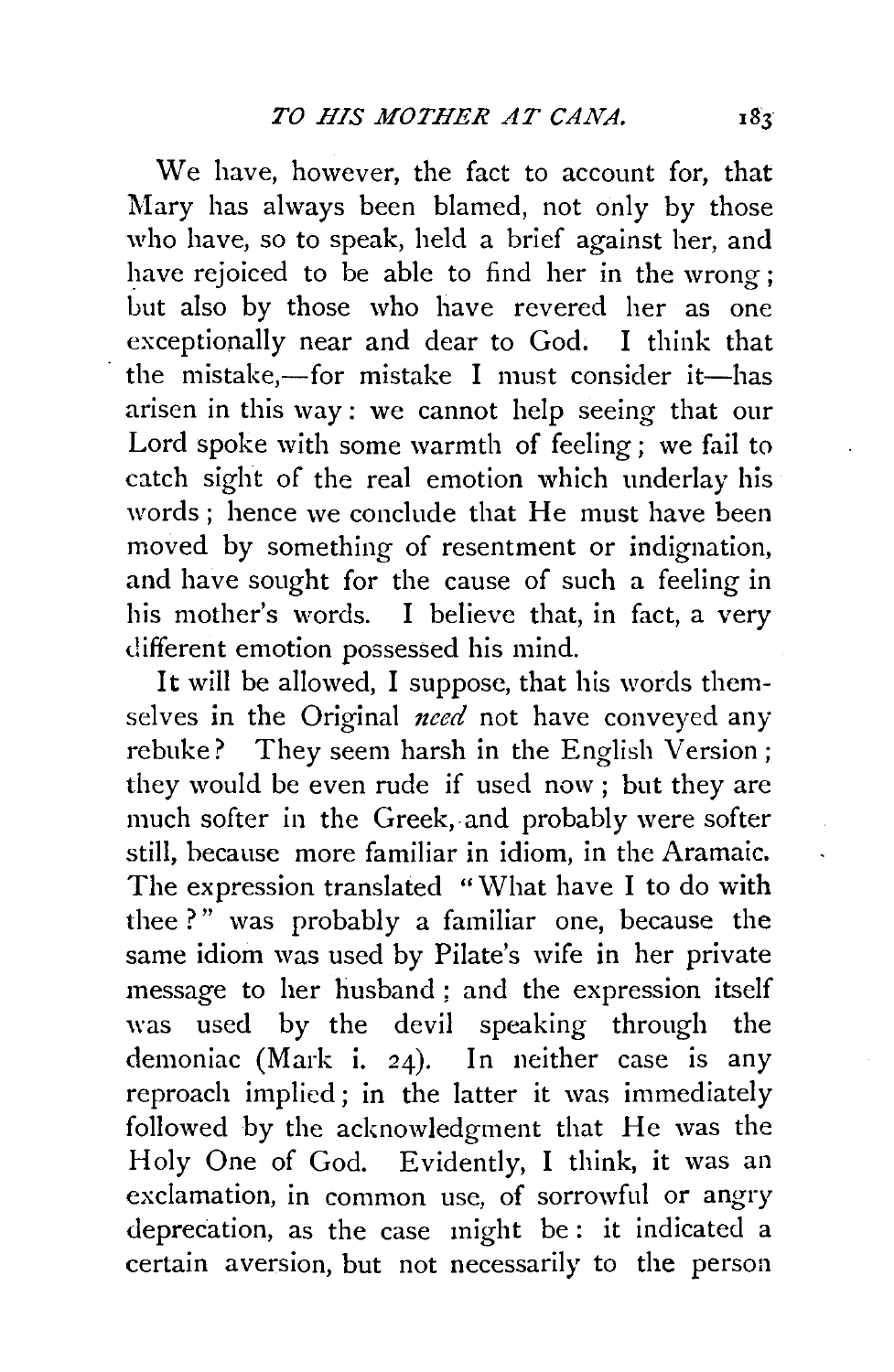addressed; all would depend, as in the case of many common exclamations among ourselves, on the tone and manner in which the words were spoken. Of course, we may assume that our Lord looked very angrily at his· mother, and that the aversion intimated in his words was against her supposed interference : to me it seems far more probable, far more in keeping with his character, to suppose that He looked very sad, and that the aversion He really felt was to the prospect which opened before his eyes at those innocent words about the wine.

Certainly, had she guessed what the effect of her words would be, she would never have uttered them, or have uttered them only with the deepest sorrow. For what were they? They were the divinely appointed signal, which our Lord doubtless recognized in Himself, for the commencement of that short career of miraculous beneficence which found its certain and natural goal in the death of the Cross. Given the circumstances of the times, given the temper of the rulers, and even human foresight could have predicted that end from that beginning. If a man *will* use gifts so exceptional and so invidious as those of Christ, he must either use them to crush and disarm others, or he will be crushed himself. And Christ was far too good to use miraculous powers with impunity: the very use, however purely unselfish, implied the claim to possess them ; and the claim to possess them, in one so out of harmony with the dominant religious passions of the day, necessitated his destruction. A mere teacher could be tolerated, or at least endured : but a teacher who wrought evident miracles was too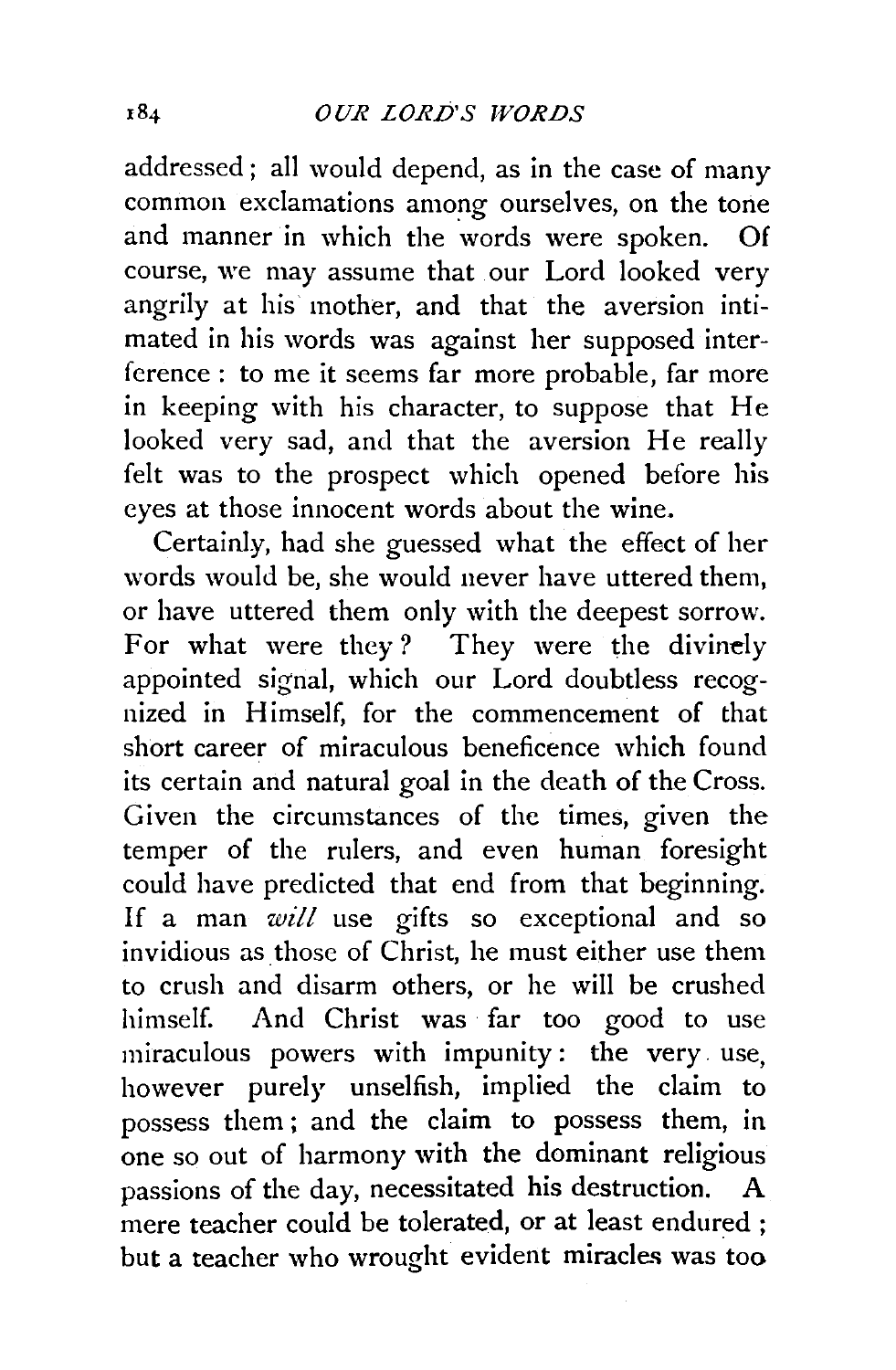dangerous to be tolerated; and when the dominant party were once convinced that either they or He must go to the wall, his destruction was merely a matter of time. Accordingly it was the raising of Lazarus, a miracle of pure beneficence, which precipitated the designs of the rulers and brought about the final catastrophe.

If we recognize this close connection-and I do not see how any one can fail to recognize itbetween the miracles of Christ and his death, we may surely understand something of the feeling with which He made that "beginning of miracles" in Cana of Galilee. He must have known secretly where that path would end on which He was about at that moment to enter; He must have known that in the Providence of his Father those innocent words of his mother called Him to take up his Cross and carry it forth to Calvary. Shall we be astonished if the natural shrinking of human nature from  $death$ —and such a death ! — brake forth in those words of sad expostulation, " What to me and thee, 0 woman ! mine hour is not yet come." " Mine hour" is here the same evidently of which He afterwards said, " This is *your* hour, and the power of darkness" For that hour which was the chosen hour of the rulers, the hour of their success and seeming victory, was his hour too, the hour of seeming destruction and of bitter agony, whereby He redeemed the world to God. When, therefore, He said, " Mine hour is not yet come," we may reverently suppose that such thoughts as these were in his mind: "How little knowest thou what thou art doing, to what thy words are meant to lead me!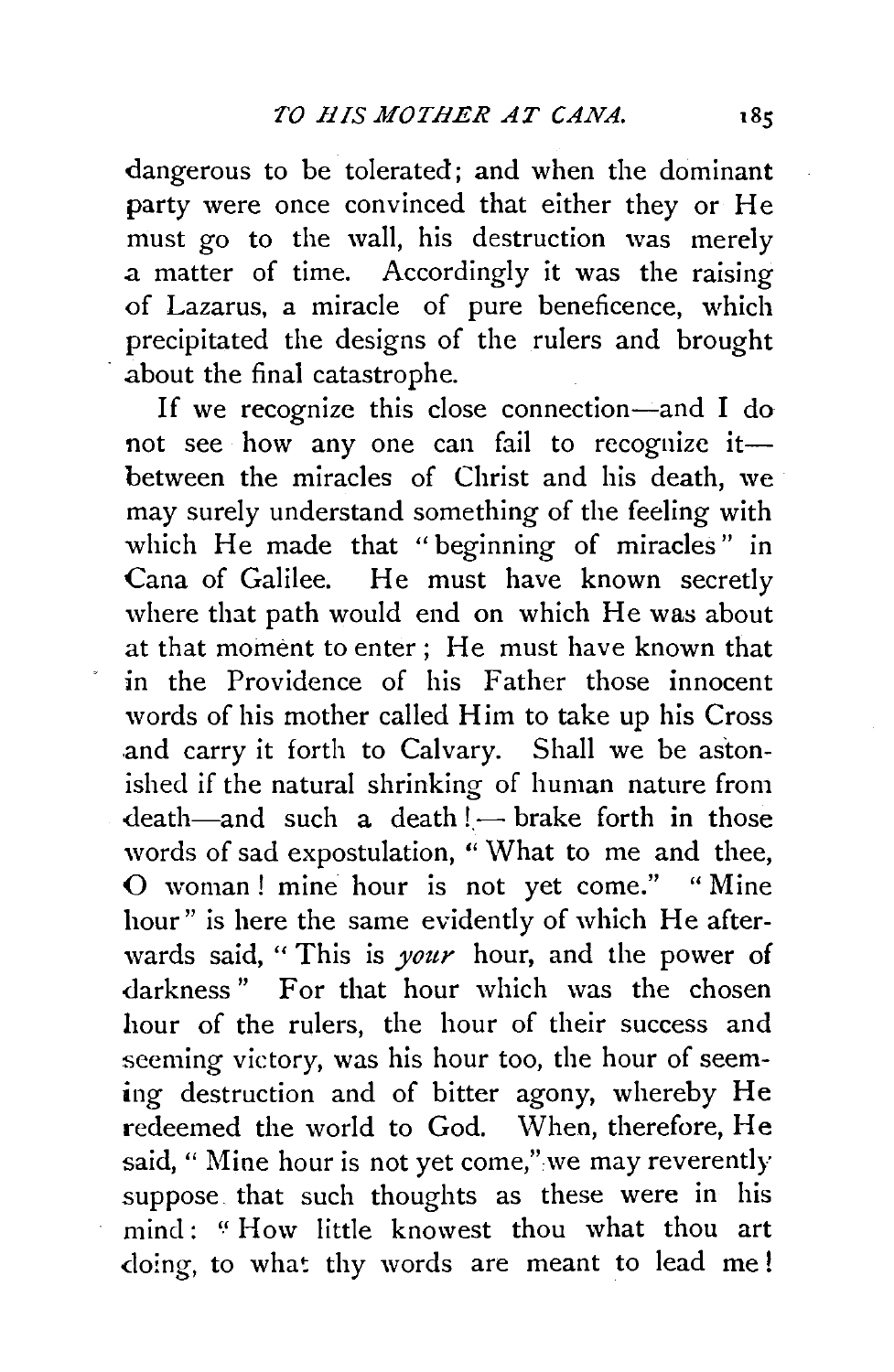There is an hour in store for me of which thou hast heard somewhat already, an hour which will be one of anguish for thee too, when a sword shall pierce through thine own soul also: but that hour is yet afar off; months and years shall pass before that awful hour arises on thee and me; then why, 0 my mother, why shouldst thou call it to thee? why shouldst thou point me to it ? why shouldst thou bid me enter upon the path which has no earthly ending save in the utter darkness of that hour? If I must drink of that cup which the Father hath prepared for me, his will be done; but why should it be thy voice, O my mother, which calls me to it?" Such, seems to me, expressed in very feeble words. the only real and only adequate feeling which could have prompted that exclamation of his. And no one, I think, will dare to say that the feeling was. unworthy of Him; He had not been true man if He had not dreaded the strife from which He was. to emerge a glorious victor.

And there is another thing to be considered. No one can have contemplated the life of Christ without being struck by the extreme contrast between the former and the latter part of it ; the one all quiet and seclusion, the other all turmoil and publicity. Nor can any one doubt where the sharp division ran between the one and the other. It was at Cana of Galilee, in his first miracle, in the response He felt obliged to make to his mother's simple words, that He took the fatal step which altered the whole complexion of his life. Those words, " They have no wine," must have rung in his ears as the knell of all the quiet happiness, of all the peace, of all the un-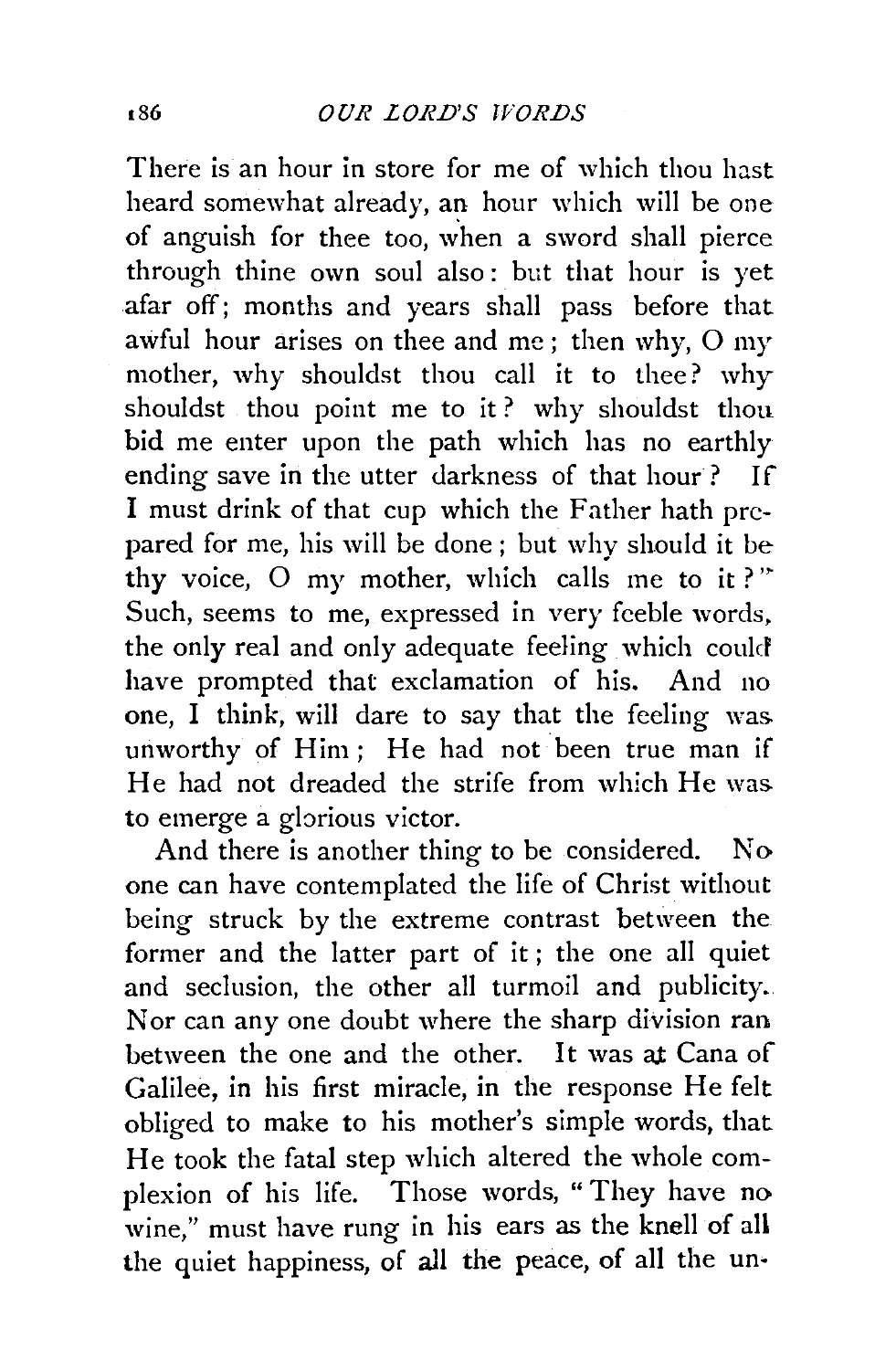hindered communing with his Father which had been his, and should be his no more : what unnumbered regrets, what sorrowful anticipations, must they not have awakened in his human spirit? To live henceforth in the vortex of a whirlwind; to have no leisure so much as to cat, no time to pray save when others slept; to be the gazing-stock of every eye, the common talk of every tongue; to be followed about, to be thronged and jostled, to be gaped upon, to be hunted up and down by curious vulgar  $c$ rowds:<sup>1</sup> to be hated, and detested, and defamed, and blasphemed; to be regarded as a public enemy ; to be watched and spied upon, and trapped, and taken as a notorious criminal ;- who shall say how dreadful the prospect of this was to his pure and therefore sensitive soul? Who is there that has been obliged by his duty to stand in the public eye, to be the talk of malicious tongues, the butt of scurrilous newspapers, even to a small degree, but knows how keen the suffering is to one who loves quiet and retirement? And *we* have our homes, our holidays of rest ; *He* had no home and no rest. The "fierce light which beats upon a throne" may be very hard to bear; but those who sit on thrones can command at least a measure of privacy and seclusion. He was always in the midst of friends and foes. The storm and strife of tongues which touches us now and then, and scathes us, and makes us writhe, never ceased to beat upon his un-

<sup>1</sup> Those who would gain a vivid idea of the intolerable publicity and bustle in which our Lord's life was spent after He had begun to work miracles, even among the more friendly Galileans, should study the first chapter of St. Mark in the Original, and note especially the telling expression in verse 36.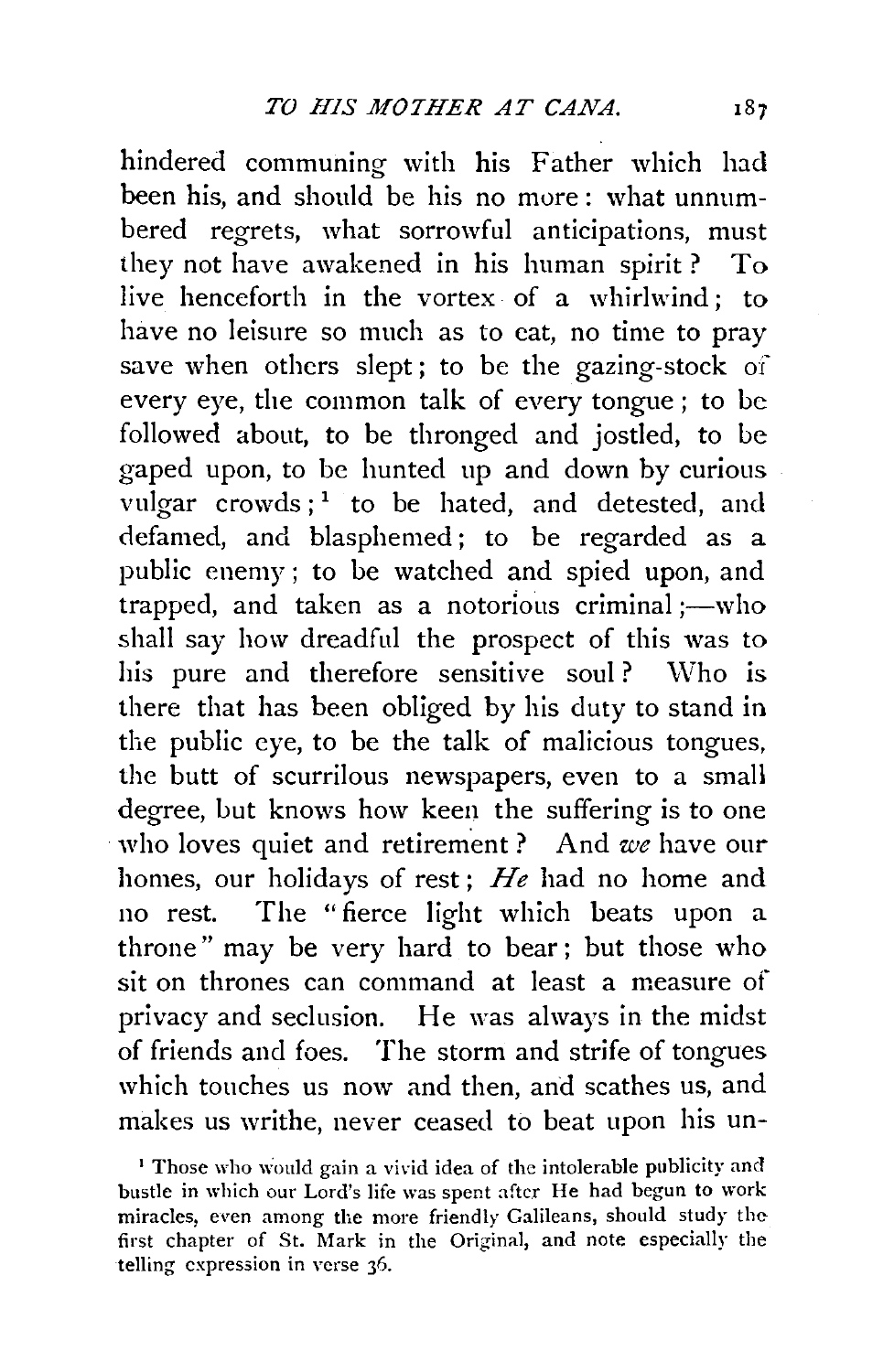sheltered head; it raged around Him and about Him more and more, until at last it caught Him and dashed Him, faint and bleeding, upon the Cross of Calvary. Does any one think that Christ was indifferent to all this? Will any think it wrong, or out of place, to impute to Him a horror, a shrinking, most intense ? How could He, having any human feeling, help shuddering as He stepped across the threshold, and entered upon that scene of publicity, of contradiction, of contention, of blasphemy, in which He was to spend the rest of his days on earth?

It was, I repeat distinctly, the exercise of his miraculous gifts which entailed upon Him a publicity so painful and so unmitigated. As a teacher merely, the curiosity, the attention, the hostility He would have provoked, would have been comparatively tolerable. Many a one, then and since, has given himself out to be some great one, and yet lived and died comparatively unmolested. It was the fatal power of working miracles, and the readiness to use that power for others, which robbed its owner of all chance of peace or rest, and gave such an awful intensity to the passions which were stirred up about Him. Whether He sought a breathing space from the incessant demands upon Him in the heathenish coasts of Tyre and Sidon on one side, or in the houseless wilderness on the other, still He could not be hid; still He was followed by crowds in whom desire of getting something from Him was stronger even than curiosity to see Him work a miracle.

And yet no one seems to have noticed or under-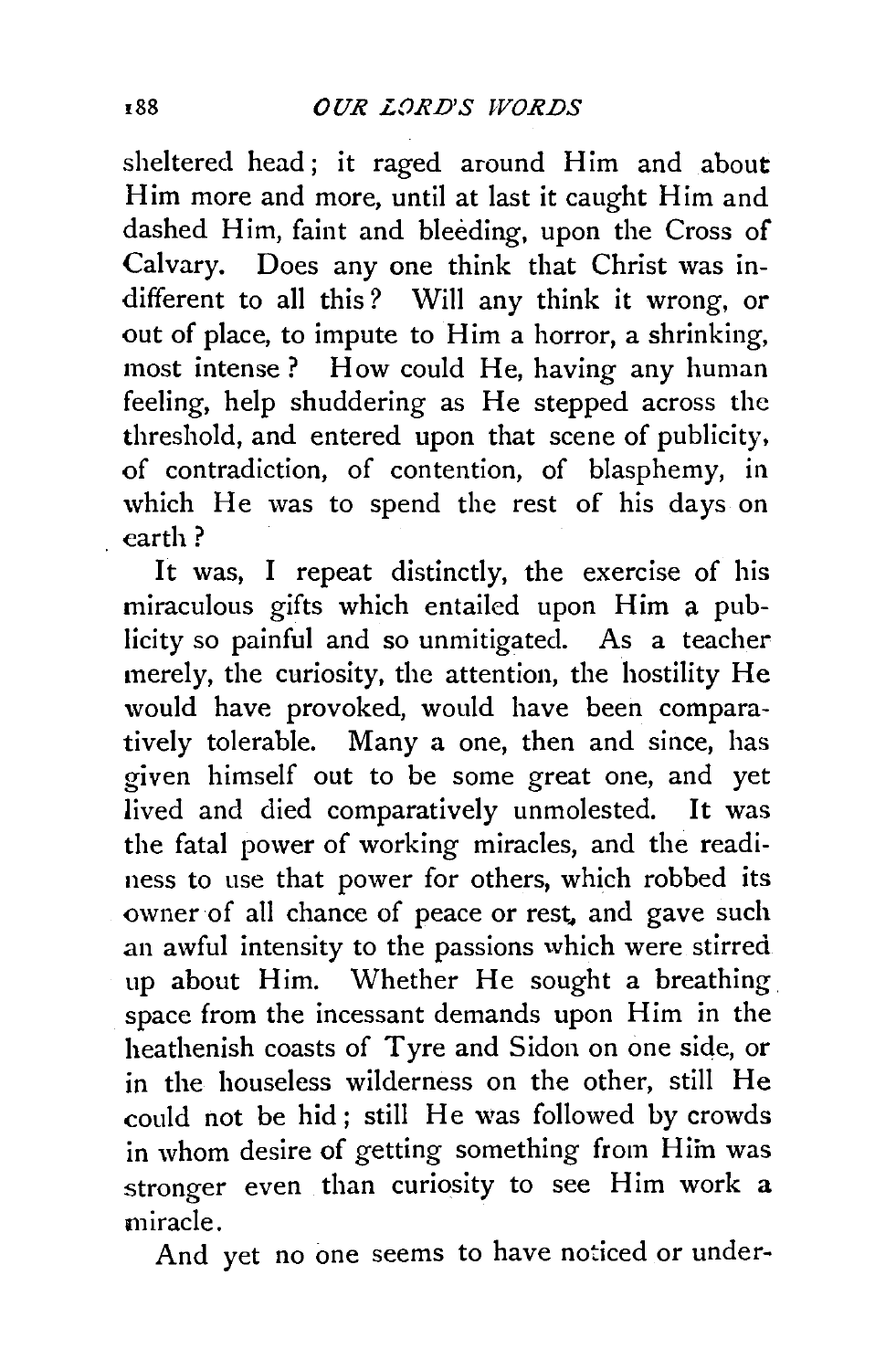stood the strong repugnance which our Lord shewed to using his miraculous powers-a repugnance so natural and inevitable that it might have been augured before-hand  $-$  a repugnance which is attested by many a passage in the Gospels, and, as it seems to me, most vividly by those words of sad expostulation, "Woman, what have I to do with thee ? Mine hour is not yet come." If we once understand this truly human and wholly blameless shrinking from publicity on the part of our Lord, we shall see directly the meaning of that oft-repeated injunction, " See thou tell no man,"-impressed, as St. Mark tells us, by almost threatening gestures (Mark i.  $43$ ). On the ordinary theory of our Lord's miracles it is difficult to see in these words anything but the unmeaning repetition of a formula which He knew would be useless. As usual, the simplest explanation is the only true one: He did really shrink from and deprecate the painful and fatal publicity which the report of his miracles caused. In like manner, the inward distress which He shewed over some of the more remarkable of his miracles-as when He healed the deaf and dumb, and when He raised Lazarus: a distress which has quite puzzled the commentators-had, I doubt not, no more recondite or unreal a cause than this same shrinking of his human spirit from a display of superhuman power, which was painful to Him in itself and dreadful in its consequences.

If it be objected to this view, "Why, then, did He work miracles at all?" it is enough to answer that He did not come to please Himself, but to do his Father's business. The works which He did were,